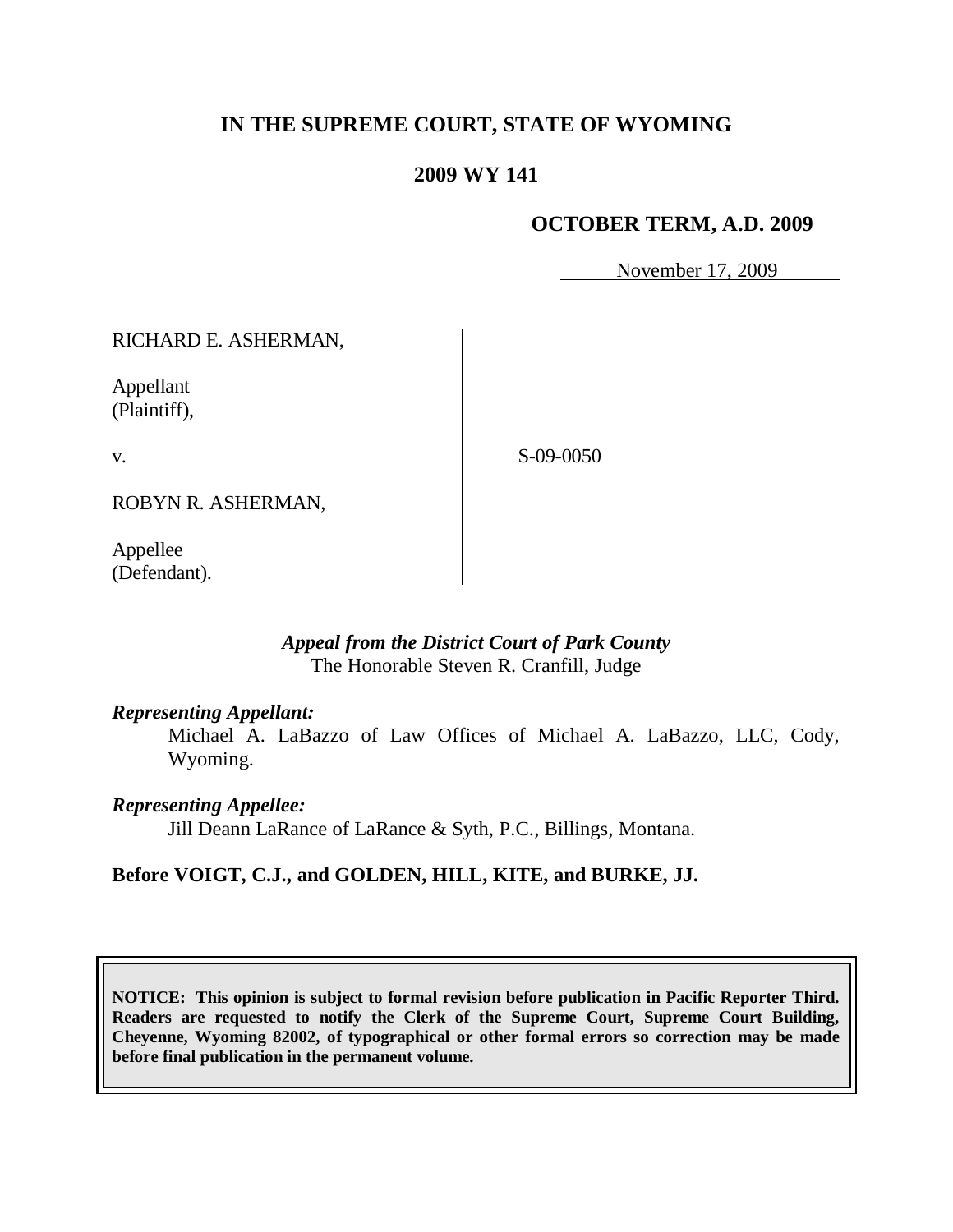#### **KITE, Justice.**

[¶1] In 2007, the district court entered a divorce decree, incorporating the parties" Child Custody and Property Settlement Agreement. Later, Robyn Asherman (Wife) filed a motion asking the court to have funds from the sale of a property disbursed in accordance with the agreement. Specifically, she stated that three debts, including the remaining balance on a \$155,000 debt on her residence, were to be paid from the proceeds of the sale, after which any remaining funds were to be split equally between the parties. Richard Asherman (Husband) countered that the settlement agreement required that the debt on Wife's residence be paid solely out of her share of the sale proceeds. The district court agreed with Wife and entered an order in her favor. Husband appeals, claiming the district court erred in interpreting the settlement agreement.

[¶2] We affirm.

#### **ISSUE**

[¶3] Husband presents the following issue, phrased as a statement, on appeal:

The decision of the trial court that the settlement agreement was clear and unambiguous and should be interpreted as asserted by Appellee was an error of law.

Wife restates the issue as:

Was the trial court correct in concluding that the Child Custody and Property Settlement Agreement, dated July 3, 2007, and incorporated in the July 7, 2007 Divorce Decree, clearly and unambiguously set forth the manner in which the parties were to divide the proceeds from the sale of their Logan Mountain property?

#### **FACTS**

[¶4] In resolving the issues in their divorce proceedings, Husband and Wife executed the settlement agreement. When they entered into the agreement, they owned real property including: the Logan Mountain property, which the parties had placed for sale; the Chugwater Drive property, Husband"s residence; and the Alpine Avenue property, Wife's residence. Husband had borrowed \$155,000 to allow Wife to purchase the Alpine Avenue residence. The relevant provisions of the settlement agreement set over the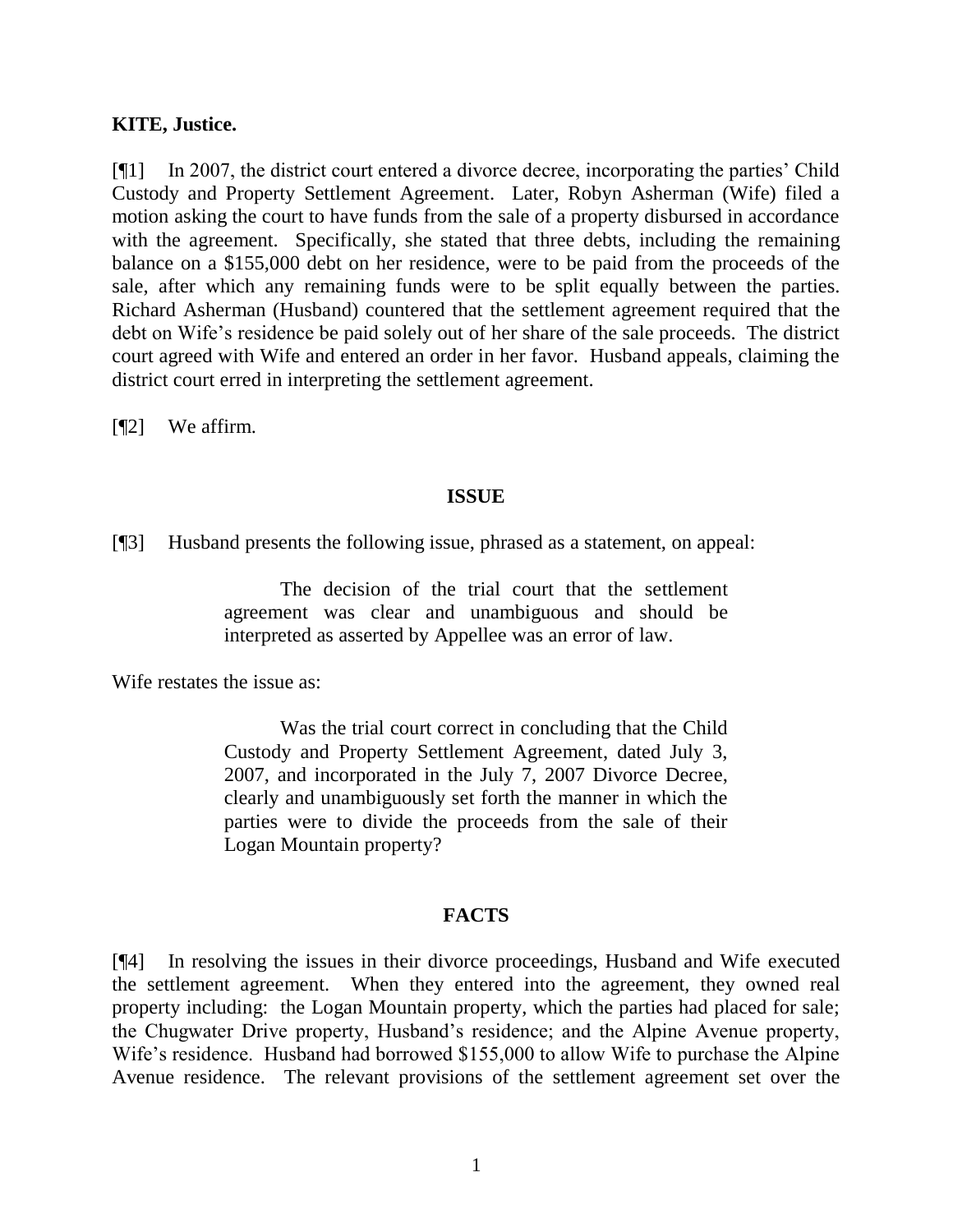Chugwater Drive property to Husband and the Alpine Avenue property to Wife. With regard to the Logan Mountain property, they agreed:

> The Logan Mountain property has been listed for sale . . . at a price of \$699,500.00 and the parties agree to sell the property at a reasonable price mutually agreed upon. Following payments of debt as provided herein, each party is entitled to one-half of remaining net proceeds.

[¶5] Under the "Debts" heading in Paragraph 22 of the settlement agreement, the parties agreed:

- A. [Husband] agrees to assume and hereby agrees to pay the following indebtedness and any indebtedness he has incurred since the parties' separation and he further agrees to save and hold [Wife] harmless from any of said debts and to indemnify her against any sums which she may be required to pay by any such creditors:
	- 1. [Husband"s] residence located at . . . Chugwater Dr.
	- 2. Any loans and lines of credit in his name . . ., including any loans on the Logan Mountain Property, subject to the provisions herein.
- B. [Wife] agrees to assume and hereby agrees to pay the following indebtedness and any indebtedness she has incurred since the parties" separation and she further agrees to save and hold [Husband] harmless from any of said debts and to indemnify him against any sums which he may be required to pay by any such creditors:
	- 1. All indebtedness on her residence located at . . . Alpine [Avenue] . . . other than the \$155,000 [Husband] borrowed to allow [Wife] to purchase the residence.
- C. **Debt Repayment –** The Logan Mountain property has been listed for sale . . . at a price of \$699,500.00 and the parties agree to sell the property at a reasonable price mutually agreed upon. [Husband] has provided financing to [Wife] in the total amount of \$155,000 to allow her to purchase the residence she now owns at . . . Alpine in Cody. From the proceeds of a sale of either a portion of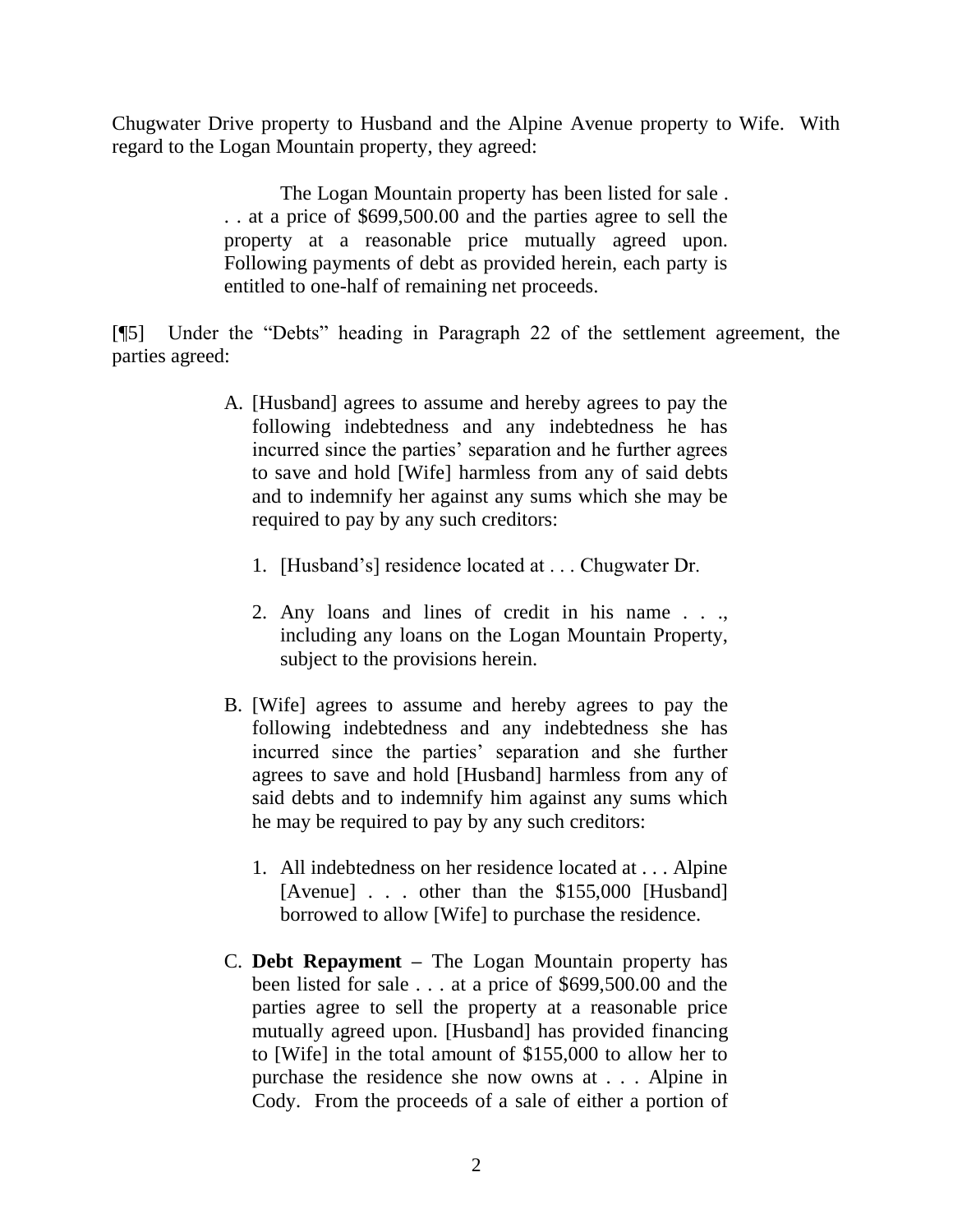or all of Logan Mountain and/or [another property] the parties agree to pay the following debts:

- 1. The mortgage on Logan Mountain as of separation . . .;
- 2. The amount that was remaining on [a line of credit];
- 3. The balance due on the \$155,000 that [Husband] borrowed for [Wife] to allow her to purchase her residence.

Only after the three debts as set forth in this paragraph are paid, any remaining net proceeds from the sale of Logan Mountain and/or [another property], will be split equally between [Husband] and [Wife]. Out of [Wife's] share [Husband] will be immediately reimbursed for all payments he has paid on the \$155,000 borrowed for [Wife"s] house, including principal and interest.

If [Wife] decides to sell her residence located at . . . Alpine . . . prior to the \$155,000.00 being paid in full, the proceeds from the sale of [Wife"s] residence will b[e] used to pay the remaining owed on the \$155,000.00.

[¶6] When the Logan Mountain property sold, the parties disagreed over how the proceeds should be distributed. Wife argued that the balance due on the \$155,000 debt on her Alpine Avenue residence, together with the other debts listed in Paragraph 22C, should be paid from the sale proceeds and then the remainder should be divided equally between the parties. Husband maintained that the debt on the Alpine Avenue property should be paid solely from Wife's share of the sale proceeds.

[¶7] The district court agreed with Wife. It declared that the settlement agreement was clear and unambiguously required the Alpine Avenue debt to be paid from the joint sale proceeds prior to splitting the remainder between the parties, rather than solely from Wife's share. Husband appealed.

## **DISCUSSION**

[¶8] In order to resolve this case, we must interpret the settlement agreement incorporated into the divorce decree. This Court applies our standard contract interpretation principles to construe divorce property settlement agreements. *Wunsch v. Pickering,* 2008 WY 131, ¶ 16, 195 P.3d 1032, 1039 (Wyo. 2008); *Lipps v. Loyd,* 967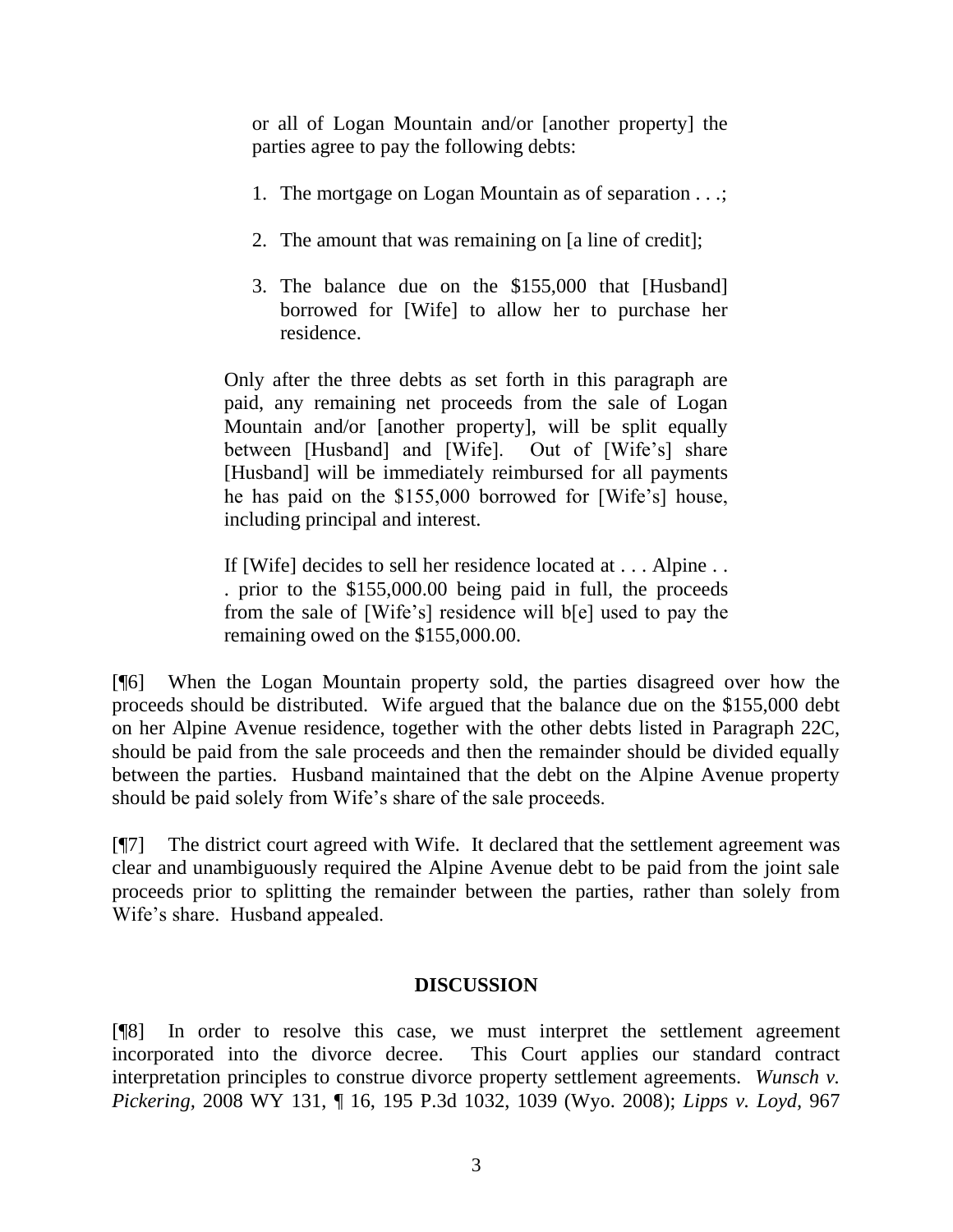P.2d 558, 560-61 (Wyo. 1998). Our basic purpose is to discern the intention of the parties. We start with the determination of whether the contractual language is clear or ambiguous. That determination is a question of law and, accordingly, we do not defer to the district court"s decision. *Id. See also, Examination Mgmt. Servs. v. Kirschbaum,* 927 P.2d 686, 689 (Wyo. 1996). "An ambiguous contract "is an agreement which is obscure in its meaning, because of indefiniteness of expression, or because a double meaning is present."" *Brockway v. Brockway,* 921 P.2d 1104, 1106 (Wyo. 1996), quoting *Amoco Prod. Co. v. Stauffer Chem. Co.,* 612 P.2d 463, 465 (Wyo. 1980). However, a contract is not rendered ambiguous simply because the parties do not agree on the proper interpretation of its terms. *Brockway,* 921 P.2d at 1107. If the writing is clear and unambiguous, we determine the parties" intention from the words of the contract as a matter of law. The contract is considered as a whole, reading each part in light of all other parts. *Brockway,* 921 P.2d at 1106.

[¶9] Several provisions of the settlement agreement address payment of the \$155,000 debt resulting from the purchase of the Alpine Avenue property. Paragraph 22C provided that three debts would be paid from the sale of the Logan Mountain property: 1) the mortgage on Logan Mountain as of separation; 2) the amount that was remaining on a line of credit; and 3) the "balance due on the \$155,000 that [Husband] borrowed for [Wife] to allow her to purchase her residence." That paragraph continued: "Only after the three debts as set forth in this paragraph are paid, any remaining net proceeds from the sale of Logan Mountain and/or [another property], will be split equally between [Husband] and [Wife]." Other provisions provided that "[f]ollowing payments of debt as provided herein, each party is entitled to one-half of remaining net proceeds" and Wife agreed to pay "all indebtedness on her residence located at . . . Alpine . . . other than the \$155,000 [Husband] borrowed to allow [Wife] to purchase the residence." These provisions very clearly establish that the Alpine Avenue debt was to be paid out of the proceeds from the sale of the Logan Mountain property before the remainder was split equally between the parties.

[¶10] Nevertheless, Husband argues that the settlement agreement is ambiguous concerning how the Alpine Avenue debt was to be repaid. He argues that the overall intent of the agreement was to divide the parties' assets "according to their origin and the relative contributions" by the parties. Husband maintains that the correct interpretation of the settlement agreement is that Wife was required to reimburse him for the \$155,000 loan out of her share of the Logan Mountain proceeds rather than the debt being paid out of the joint proceeds because he used his credit, i.e., separate funds, to obtain the loan to purchase the Alpine Avenue property.

[¶11] We have recognized in other divorce cases that, when the parties execute a detailed property settlement agreement, we will enforce the plain language of the agreement even if an argument can be made that a particular provision of the agreement is not necessarily consistent with one of the parties' interests. For example, in *Brockway*,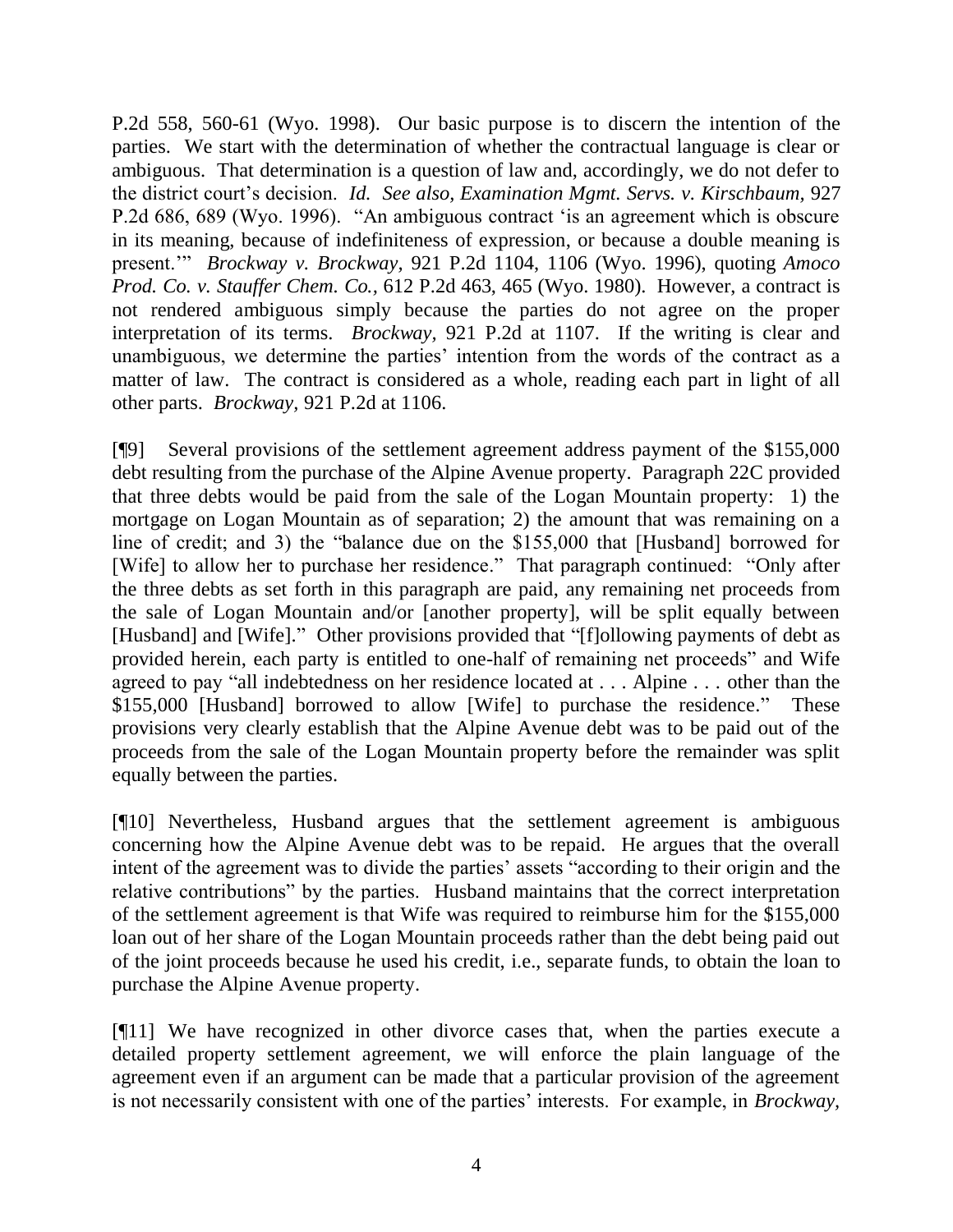921 P.2d at 1106-07, the husband argued that the provision of the property settlement agreement which stated: "[t]he [wife] shall receive one half (1/2) of the [husband"s] Air Force retirement" was ambiguous. He claimed that he intended that his wife receive only one-half of the retirement he earned while they were married. We concluded that the language was not ambiguous and plainly stated that the wife was entitled to one half of his total retirement, stating "if the husband wanted to limit payment of his retirement to that earned during the marriage, he could have, and should have, said that in the property settlement agreement[.]" *Id.* at 1107.

[¶12] In *Wunsch,* ¶¶ 18-24, 195 P.3d at 1040-41, the parties entered into an agreement splitting their joint business interests. One of the contractual provisions stated that if husband replaced any of the joint client accounts, the parties would share equally the fees on the replaced accounts "until such time as [wife] ha[d] received in fees an amount equal to two times *the* annual earnings on the amount replaced" (emphasis added). *Id.* Arguing that the overall intent of the agreement was to split the business assets equally, husband insisted the provision meant **her** earnings, not the total earnings. We rejected his interpretation as it defied the plain language of the provision which expressly included the terminology "the earnings" rather than "her earnings." *Id.* 

[¶13] Like in *Brockway* and *Wunsch*, we conclude the plain language of the agreement controls here. The settlement agreement in this case was very detailed, addressing the parties" assets and liabilities separately and with obvious care. Its plain language established that the Alpine Avenue debt would be paid from the Logan Mountain sale proceeds prior to the split of the remainder of the proceeds between the parties. The language was not obscure and did not present a double meaning. If Husband had wanted to require that the Alpine Avenue debt be paid out of Wife"s proceeds from the sale, rather than joint proceeds, he could have, and should have, had such a provision expressly incorporated in the agreement. We will not ignore the plain meaning of the debt repayment provisions in favor of an unstated overall intent espoused by the Husband at this late date.

[¶14] Husband also argues the district court disregarded the part of Paragraph 22C which stated: "Out of [Wife's] share [Husband] will be immediately reimbursed for all payments he has paid on the \$155,000 borrowed for [Wife"s] house, including principal and interest." He states that, under this sentence, he could have paid off the loan prior to the closing on the Logan Mountain property sale and then required Wife to pay the entire amount out of her share. Husband apparently claims that an ambiguity exists in the agreement because the timing of the payoff determined whether the debt would be paid out of joint proceeds or only out of Wife"s proceeds.

[¶15] We agree with Husband"s interpretation of the quoted sentence from Paragraph 22C, but we fail to see how that contractual option renders ambiguous the other provisions of the agreement that required payment of the Alpine Avenue debt out of the